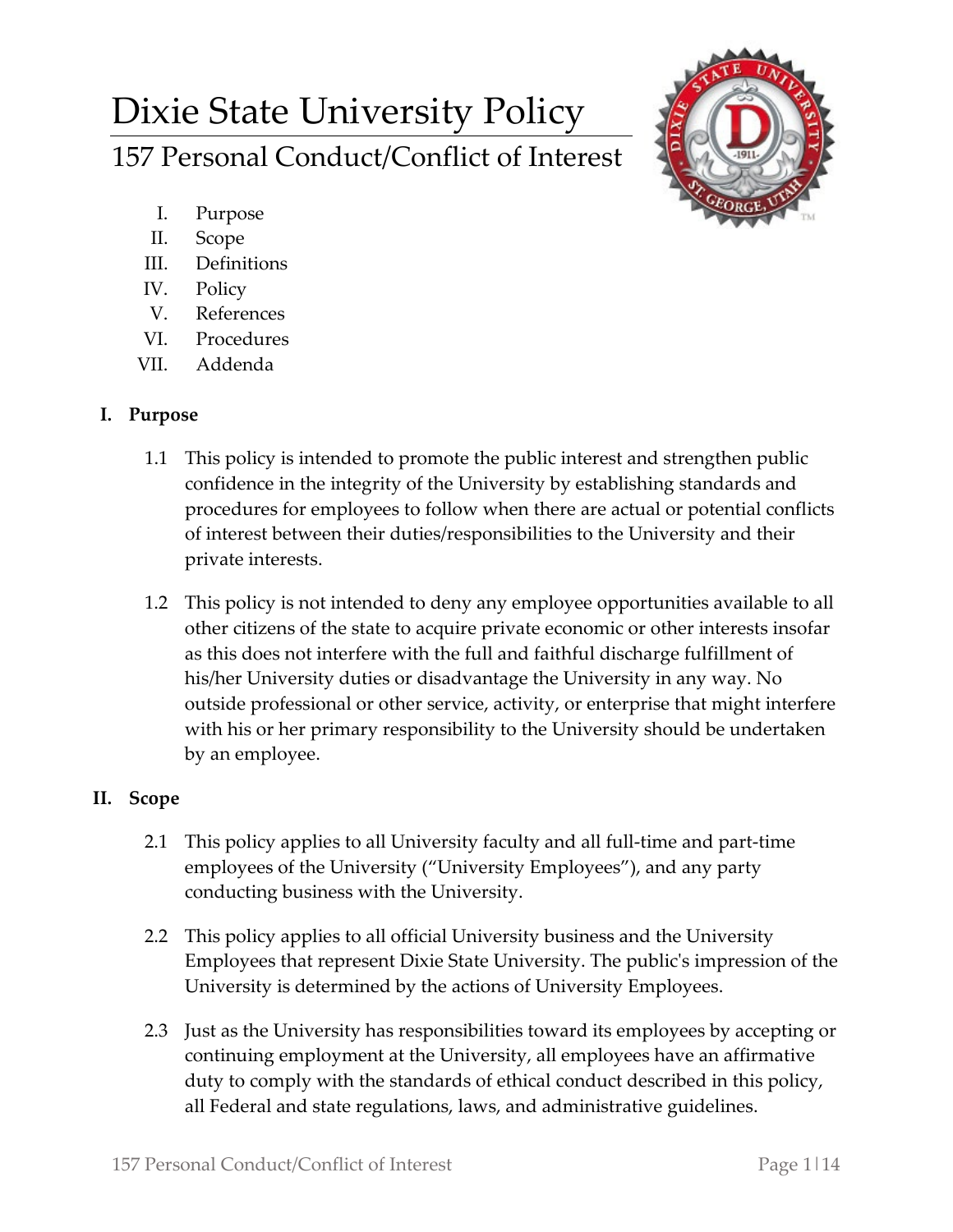#### **III. Definitions**

- 3.1 *Area specialist:* An employee of the University whose official job duties identify them as the "most responsible person" for the development, implementation, management, and/or oversight of a critical university function.
- 3.2 *Business entity:* A sole proprietorship, partnership, association, joint venture, corporation, firm, trust, foundation, or other organization or entity that carries on a trade or business, including parent organizations of such entities or any other arrangement in which an entity operates through a subsidiary.
- 3.3 *Compensation:* Anything of economic value, however designated, which is paid, loaned, gifted, granted, given, donated, or transferred to any person or business entity for or in consideration of personal services, materials, property, or the like.
- 3.4 *General Counsel/Compliance Officer:* A university employee assigned to assist the University's divisions, units, departments, administrators and employees in complying with applicable state and federal laws, regulations, and statutes, as well as Regents' and university policy.
- 3.5 *Conflict of allegiance:* When an employee's loyalty and devotion is divided between outside personal or professional obligations or activities and responsibilities to the University such that the appearance or potential for bias compromise an individual employee's objectivity, professional judgment or integrity, and/or ability to perform his/her responsibilities to the University is created.
- 3.6 *Conflict of Interest:* A conflict of interest exists when a university employee owes a professional obligation to the University, which is or can be compromised by the pursuit of outside interests.
- 3.7 *Conflict of Interest Disclosure Form (Disclosure Form):* The University form to be used to disclose actual or potential conflicts of interest.
- 3.8 *Conflict of time/commitment:* When personal or professional activities external to the University position or appointment exceed reasonable time limits and adversely impact the employee's professional responsibilities. A conflict of time/commitment can exist whether or not an employee receives financial gain or remuneration for external or non-assigned activities.
- 3.9 *Employee:* Any person who is employed by the University, whether full- or part-time. It also includes investigators as defined by federal policies and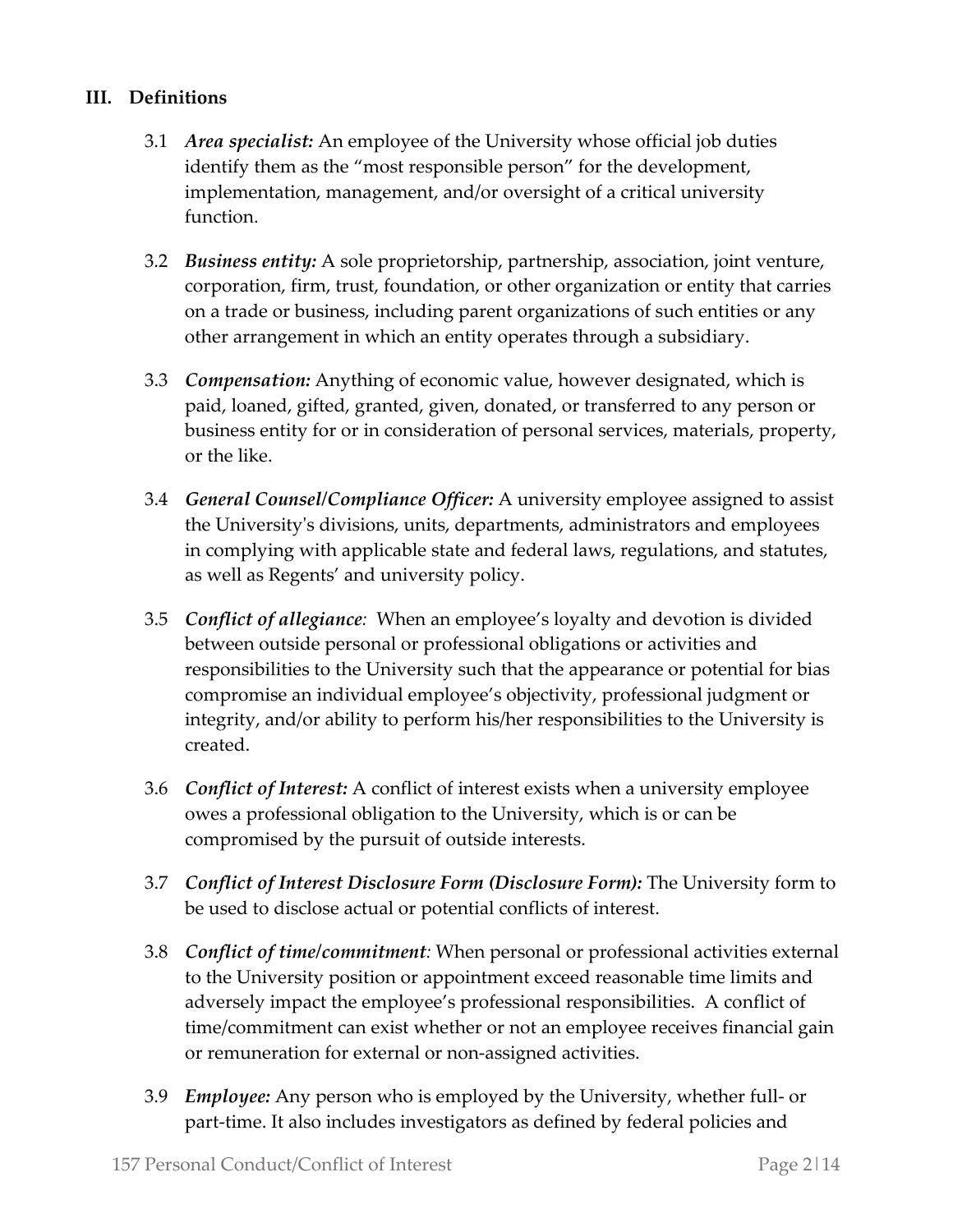individuals who are not paid on a project (i.e., volunteers).

- 3.10 *Financial conflict of interest:* When an employee or a member of his/her family has received, receives, or will receive compensation or other payment for services, equity interests, or intellectual property rights that do or may conflict with the interests of the University; its students, faculty, or staff; or the State of Utah. If an employee is in a position to influence a University direction or decision or to use University resources in such a way that may lead to the personal financial gain of the individual or of his/her family friend/ acquaintance, or designee, a financial conflict of interest exists.
- 3.11 *Monetary Compensation/Gift:* Includes money, honoraria, non-pecuniary gifts, excessive compensation or non-commercial loans. For the purposes of this policy, a gift does not apply to occasional non-pecuniary gifts that have an insignificant monetary value, as defined by the *Utah Public Officers' and Employees' Ethics Act*, which would not tend to improperly influence an employee in the discharge of his/her duties.
- 3.12 *Family:* For the purposes of this policy, family includes the individual, his or her blood or adoptive relatives, all extended relatives, all marital, partnerships or cohabitants; and all marital, partnerships or cohabitant's Family.
- **3.13** *Friend/Acquaintance:* For the purposes of this policy, f**riend/**acquaintance includes the employee's' personal friendships and family friendships, including but limited to business associates, close friends, neighbors.
- **3.14** *Designee:* A person who has been designated to receive monetary compensation/gifts on behalf of a University Employee or a University Employee's family or friend/acquaintance.
- 3.15 *Intellectual property:* Any ideas, inventions, technology, creative expression, and embodiments thereof, in which a proprietary interest may be claimed, including but not limited to patents, copyrights, trademarks, know-how, and biological materials.
- 3.16 *Investigator:* The principal investigator and all faculty, staff, postdoctoral appointees, residents or students, whether paid by the University or not, who are responsible for the design, conduct or reporting of research or scholarly activities conducted in whole or in part at the University.
- 3.17 *Management plan:* A written plan of action developed between the University and an employee by which a conflict or potential conflict can be managed, mitigated, or eliminated. A management plan typically requires the oversight of the employee's immediate supervisor.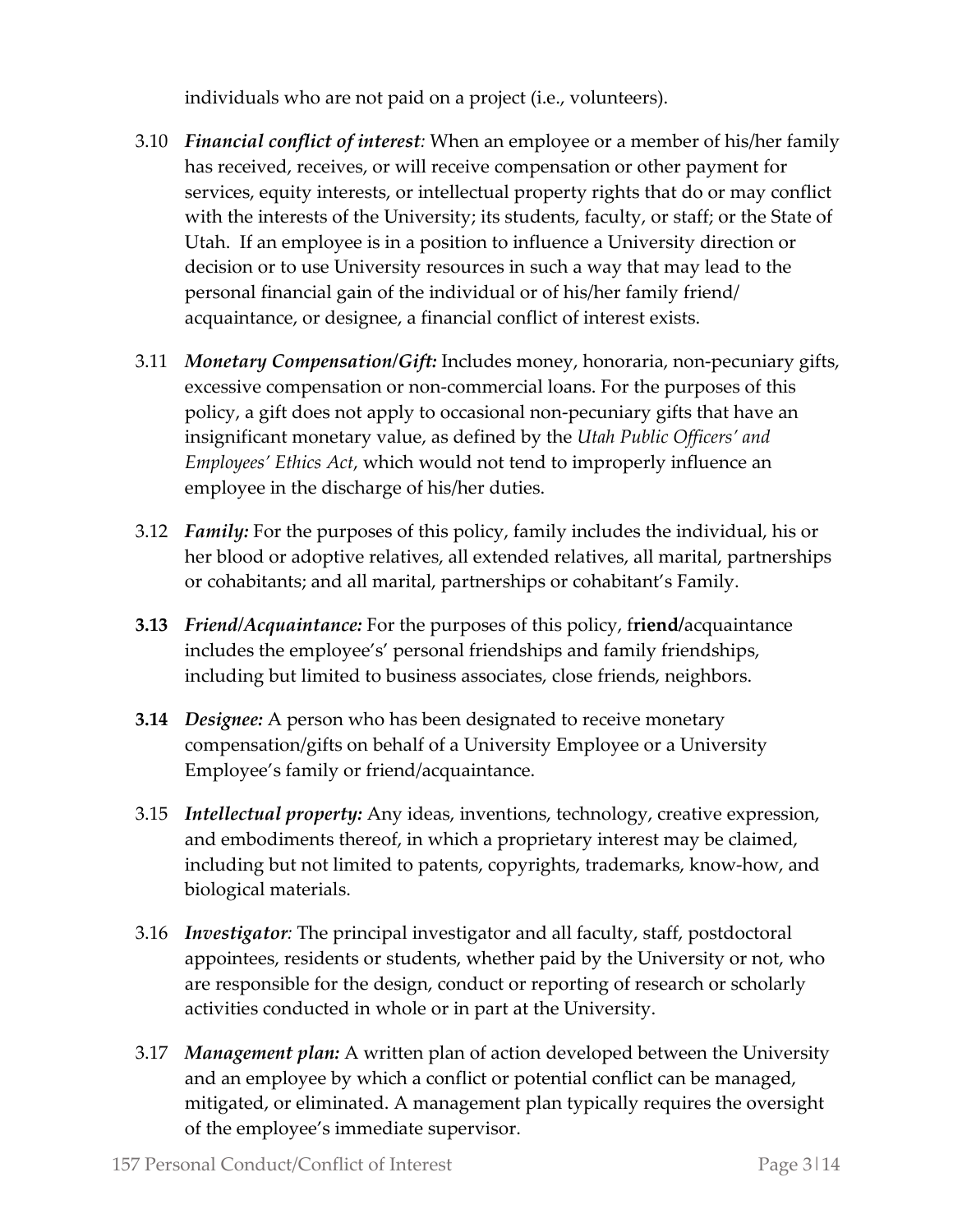3.18 *Financial or other interest:* Anything of monetary value, including but not limited to salary or other payments for services; equity interest (e.g., stocks, stock options, or other ownership interest); intellectual property rights (e.g., patents, copyrights, and royalties from such rights). "Financial or other interest" also means the holding of a position as an officer, director, agent, or employee of a business entity. "Financial and other interest" includes such interest held by the employee or by the employee's family friend/ acquaintance, or designee. However, financial or other interest does not include salary, royalties, or other compensation received by the employee from the University; income from seminars, lectures, or teaching engagements sponsored by public or nonprofit entities; or income from service on advisory committees or review boards/panels for public or nonprofit entities.

#### **IV. Policy**

- 4.1 Conditions of Employment
	- 4.1.1 Employees are expected to abide by the following conditions of employment:
		- 4.1.1.1 Punctuality, willingness to be of service, courtesy, cooperation and other acceptable standards of behavior should be observed at all times.
		- 4.1.1.2 Employees must be honest, demonstrating integrity in their business and personal dealings and in their public service commitments.
		- 4.1.1.3 University business should not be discussed in social conversation.
		- 4.1.1.4 The ability to maintain confidentiality is a condition of employment.
	- 4.1.2 It is the responsibility of each employee to ensure that s/he understands the terms of his/her employment with the University and to give a full measure of time and talent.
	- 4.1.3 The University recognizes that the personal life of an employee is not an appropriate concern of the University, provided it does not affect the employee's effectiveness in fulfilling his/her obligations.
	- 4.1.4 Employees will not solicit support for any political candidate, issue or referendum during working hours.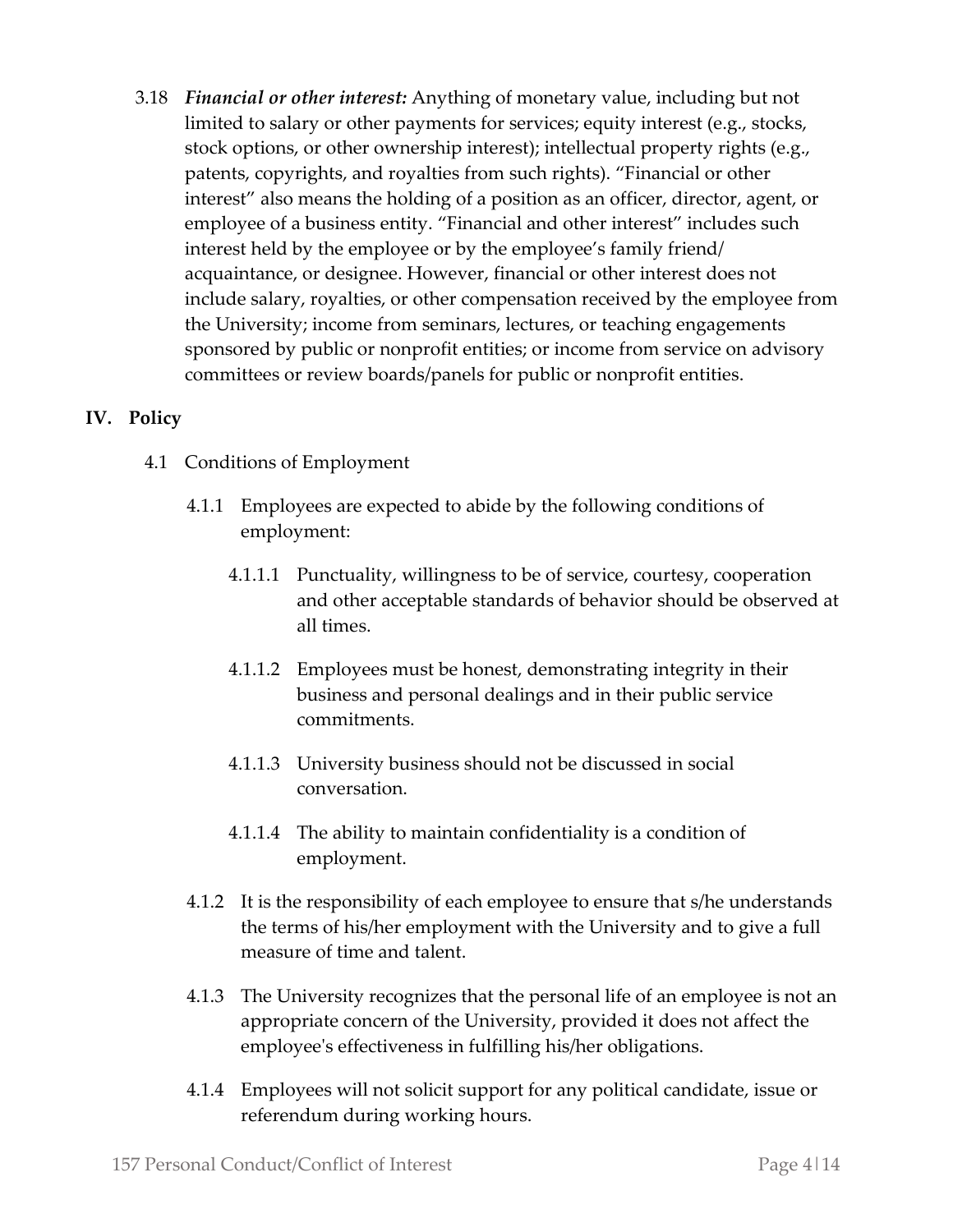- 4.1.5 Employees are not allowed to solicit for organizations or distribute literature during working hours.
- 4.1.6 Employees may express their opinions to the media, such as in letters to the editor. But, unless explicit written approval is granted by the President, Administration or the Board of Trustees, employees will not identify themselves as spokespersons for the University.
- 4.1.7 Without such approval, use of the University letterhead is also prohibited.
- 4.2 Conflict of Interest
	- 4.2.1 Employees are expected to avoid any situation where they use their University position to influence transactions to their personal benefit, or to conduct any business in which they have an interest, or to benefit family, friend/ acquaintance, or designee.
	- 4.2.2 In order that potential conflicts of interest can be evaluated, employees are expected to make full disclosure to their supervisor, in writing, of any involvement in situations where conflict of interest might exist. (see Procedure 6.1 for disclosing a conflict of interest)
		- 4.2.2.1 To fulfill the requirements of the Utah Public Officers' and Employees' Ethics Act (Utah Code Title 67 Chapter 16 §1 – 15), all employees are required to disclose certain conflicts of interest, including disclosure to the state Attorney General's Office. The interests of members of an employee's immediate household, including spouse and dependent children, may also create the need for disclosure and/or actions to mitigate an employee's conflict of interest.
	- 4.2.3 Nothing in this policy restricts the University, state or other authorities from taking criminal or civil action against an employee who violates the conflict of interest policy and/or does not comply with an established conflict management plan. Nothing in this policy prevents other individuals or entities from bringing suit against an employee or third-party who violated the conflict of interest policy. In such cases, the employee may not be entitled to the protections of governmental immunity.
	- 4.2.4 Some examples of conflict of interest situations include, but are not limited to: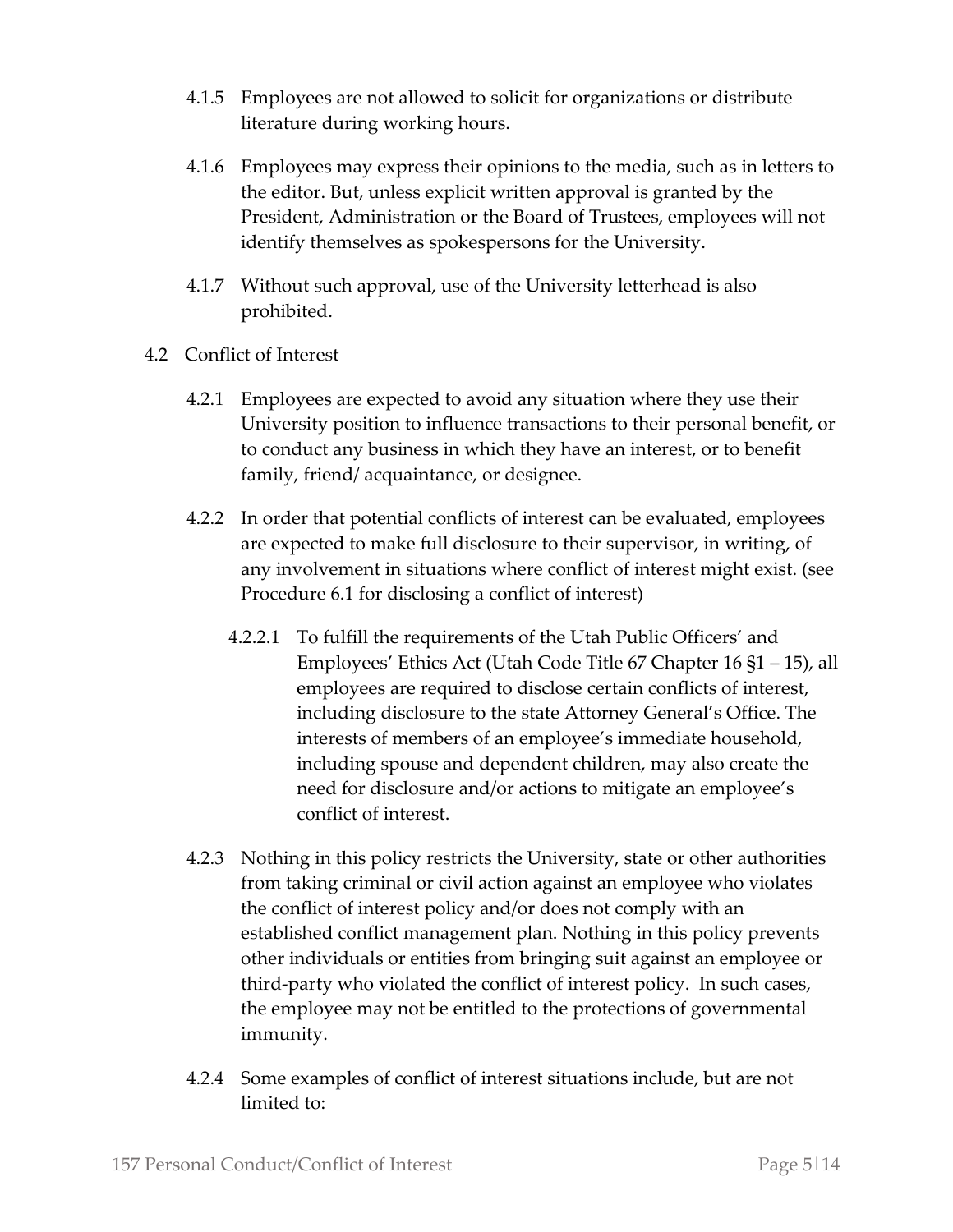- 4.2.5 An employee representing or influencing the University in its dealings with an organization in which s/he owns interest.
- 4.2.6 An employee personally benefiting from the purchase of surplus property if s/he participated in the University's decision to sell such property.
- 4.2.7 University employees or students given work assignments of a personal nature during hours they are working for the University.
- 4.2.8 An employee's private use of University equipment and facilities, without supervisory approval, unless rented under the same conditions as offered to non-employees.
- 4.2.9 Personal use of supplies. When expendable supplies are used, compensation to the University is required.
- 4.2.10 An employee using privileged information for personal gain.
- 4.2.11 An employee accepting valuable gratuities or special favors from an individual or an organization with which the University does or may do business.
- 4.2.12 An employee using a University position to obtain personal privileges or to provide credibility or support to a private undertaking.
- 4.2.13 In the event of an employment of a relative, refer to Policy 303: Employment of Relatives to resolve a potential conflict.
- 4.3 Conflicts of Allegiance, Commitment, or Financial Conflicts
	- 4.3.1 A conflict of interest involving Financial conflict of interest, Conflict of time/commitment, and Conflict of Allegiance stipulates that an employee do the following:
		- 4.3.1.1 Participate in their official capacity with respect to any transaction between the University and a business entity in which the employee has a financial interest;
		- 4.3.1.2 Receive compensation (in addition to regularly budgeted salary or wages for services to the university) as a result of, or in connection with, any transaction between the University and a business entity in which the employee, Family, Friend/ Acquaintance, or Designee has a financial interest;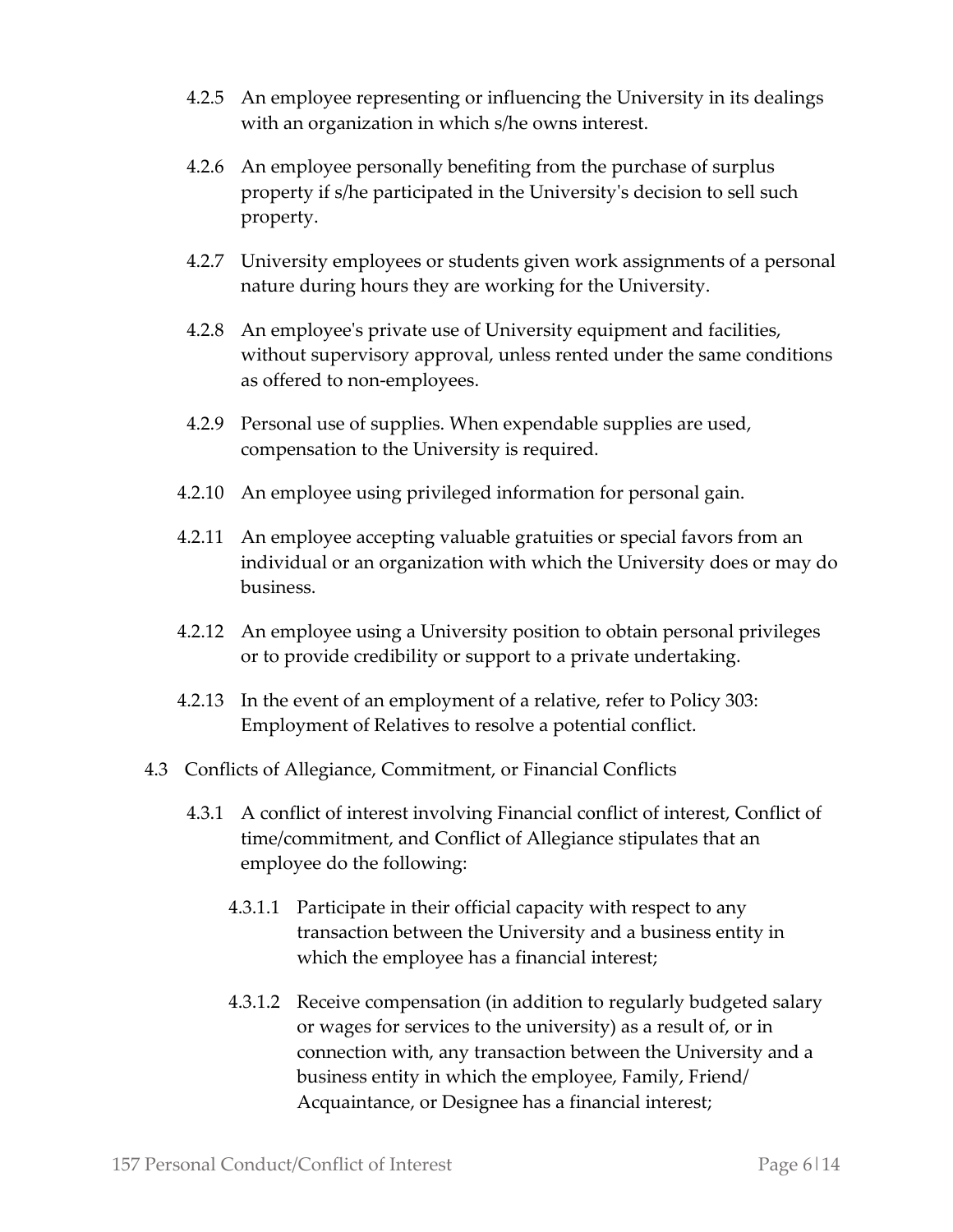- 4.3.1.3 Accept employment or engage in any business or professional activity which the employee may be required or induced to disclose confidential information acquired by reason of the employee's university position;
- 4.3.1.4 Disclose confidential information acquired by reason of the employee's university position, or to use such information for the employee, family, friend/acquaintance, or designee's gain or benefit;
- 4.3.1.5 Accept other employment, which might impair the employee's independence of judgment in the performance of the employee's university duties and responsibilities;
- 4.3.1.6 Knowingly receive, accept, take, seek, or solicit directly or indirectly, any Monetary Compensation/Gift or loan for themselves, family, friend/acquaintance, or designee if it tends to influence the discharge of the employee's university duties or responsibilities, or if the employee has recently been, now is, or in the near future may be involved in any action or decision directly affecting the donor or lender; or
- 4.3.1.7 Have personal investments in any business entity, which will create a conflict between their private interests and their university duties.
- 4.4 Conflict of Interest involving Research, Intellectual Property, and Procurement
	- 4.4.1 Research and Scholarly Activity
		- 4.4.1.1 Disclosure is required when a principal investigator or project director has a financial or other interest that could affect the approval, design, conduct, or reporting of funded research.
		- 4.4.1.2 Disclosure is also required when all of the following apply:
			- 4.4.1.2.1 An employee or family, friend/acquaintance, or designee has a financial or other interest in a sponsor of research;
			- 4.4.1.2.2 The employee has responsibility for designing, conducting, or reporting the research;
			- 4.4.1.2.3 The research will involve subordinates; and
			- 4.4.1.2.4 The employee will provide an academic or employment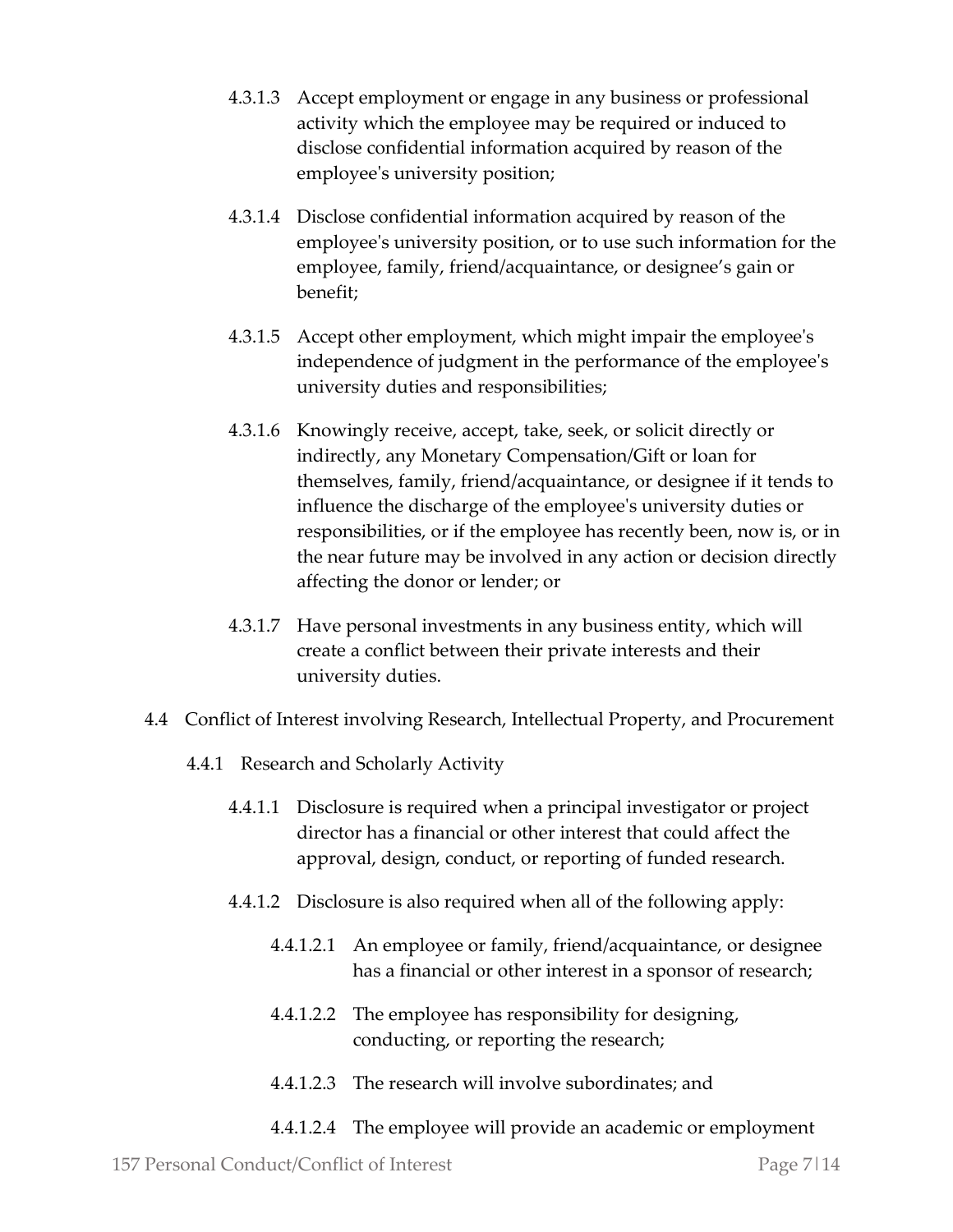evaluation of the subordinate based in part upon the subordinate's work on the research project, or restrictions will be placed on the publication rights of the subordinate.

- 4.4.1.3 Disclosure is required when an investigator has significant financial or other interest in any clinical research.
- 4.4.2 Intellectual Property Activity
	- 4.4.2.1 Disclosure is required when an employee is a named inventor of intellectual property owned by the University and the employee has a financial or other interest in a business entity related to the intellectual property.
- 4.4.3 Procurement Activity
	- 4.4.3.1 Disclosure is required when a university employee, officer, or family, friend/acquaintance, or designee has a financial or other interest in a business entity proposing to enter into a transaction with the University, and that university employee, officer, or family, friend/acquaintance, or designee is in a position to influence the outcome of the university's decision on that transaction.
	- 4.4.3.2 Disclosure is required when an employee or family, friend/acquaintance, or designee has a significant or other interest in a business entity that provides goods or services, the University provides the same or similar goods and services, and the employee is in a position to direct potential purchasers of the goods and services away from the university and to the business entity. This provision does not cover consulting faculty or staff.

## 4.1 Confidentiality

- 4.1.1 Subject to Government Records Access and Management Act (GRAMA) and all other applicable state and federal laws, all records and information provided by an employee for the purpose of disclosure and management of a conflict shall be considered a private and/or protected record under GRAMA and shall be used solely for the purpose of administering this policy, and may not be used for any other purpose unless required by law.
- 4.1.2 The University's Office of General Counsel, or the President's designee, shall maintain a centralized confidential file of conflict of interest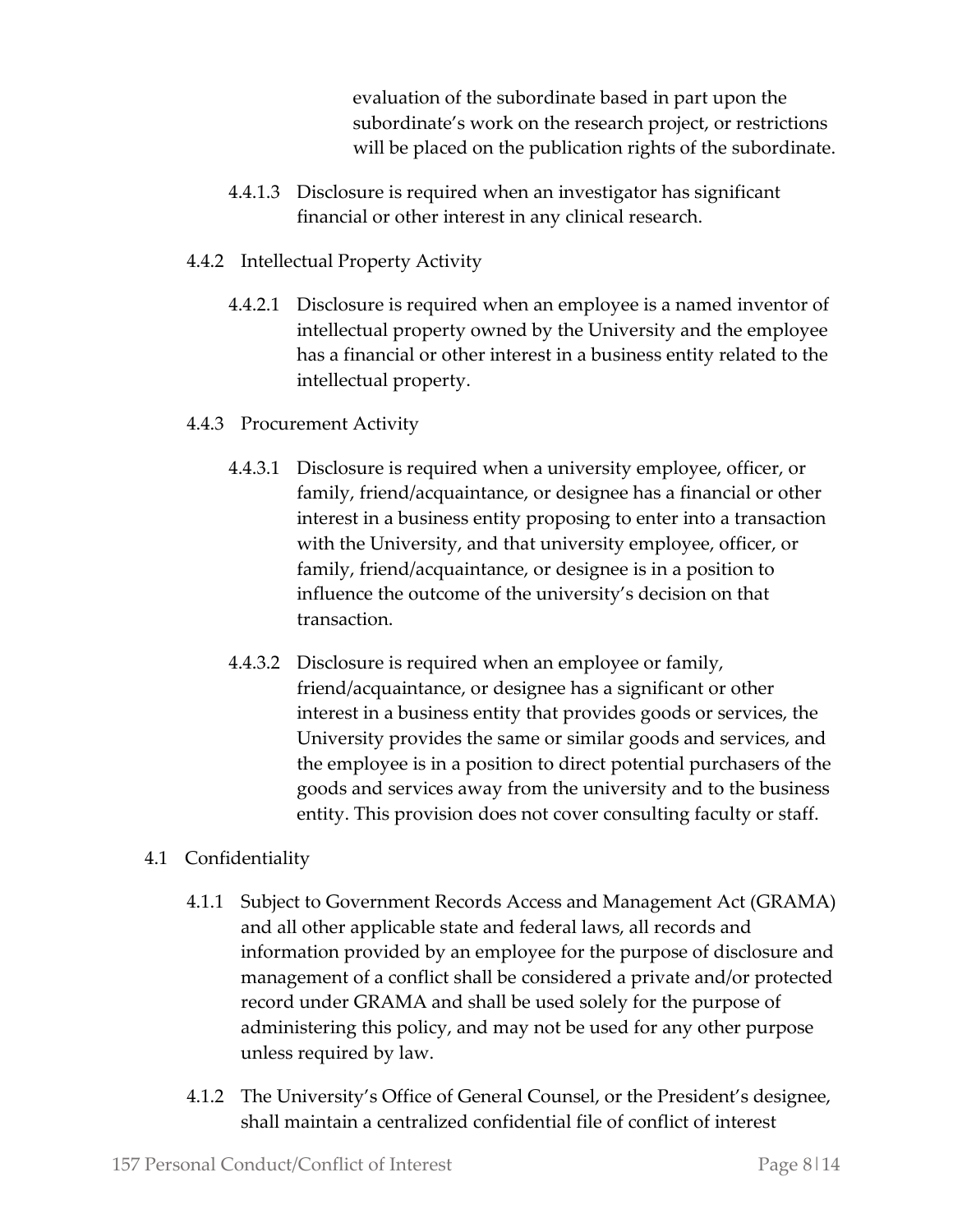disclosures and management plans.

4.1.3 Improper disclosure of any such information by an employee shall be deemed to be unethical behavior and may subject the employee to discipline, in compliance with applicable university policy, up to and including termination.

#### **V. References**

- 5.1 42 CFR Part 50, Subpart F (Responsibility of Applicants for Promoting Objectivity in Research)
- 5.2 DSU Policy 303: Employment of Relatives
- 5.3 DSU Policy 633: Faculty Rights and Responsibilities
- 5.4 IRS, *FAQs for Government Entities Regarding De Minimis Fringe Benefits*
- 5.5 Uniform Administrative Requirements, Cost Principles and Audit Requirements For Federal Awards CFR Title 2, Subtitle A, Chapter II, Part 200, §200.112 and 113 Conflict of Interest and Mandatory Disclosures
- 5.6 Utah Code §63-2 (2) (1992) *Government Records Access and Management Act (GRAMA)*
- 5.7 Utah Code §67-16-5 (3) (a) *Utah Public Officers' and Employees' Ethics Act*

#### **VI. Procedures**

- 6.1 The University's Office of General Counsel, or the President's designee, will facilitate the implementation of this policy.
- 6.2 Disclosure of Actual and Potential Conflicts of Interest
	- 6.2.1 While all conflicts of interest shall be disclosed to an employee's immediate supervisor at the time of hire and annually thereafter, every employee shall also immediately disclose each actual and potential conflict of interest when such conflict of interest first arises. Disclosure is the key mechanism to bring actual and potential conflicts of interest to light for evaluation and possible oversight.
		- 6.2.1.1 Disclosure consists of completing and submitting to an immediate supervisor a *Conflict of Interest Disclosure Form* prior to engaging in any potentially prohibited activities.
- 157 Personal Conduct/Conflict of Interest Page 9|14 6.2.1.2 A *Conflict of Interest Disclosure Form* must be filed any time a new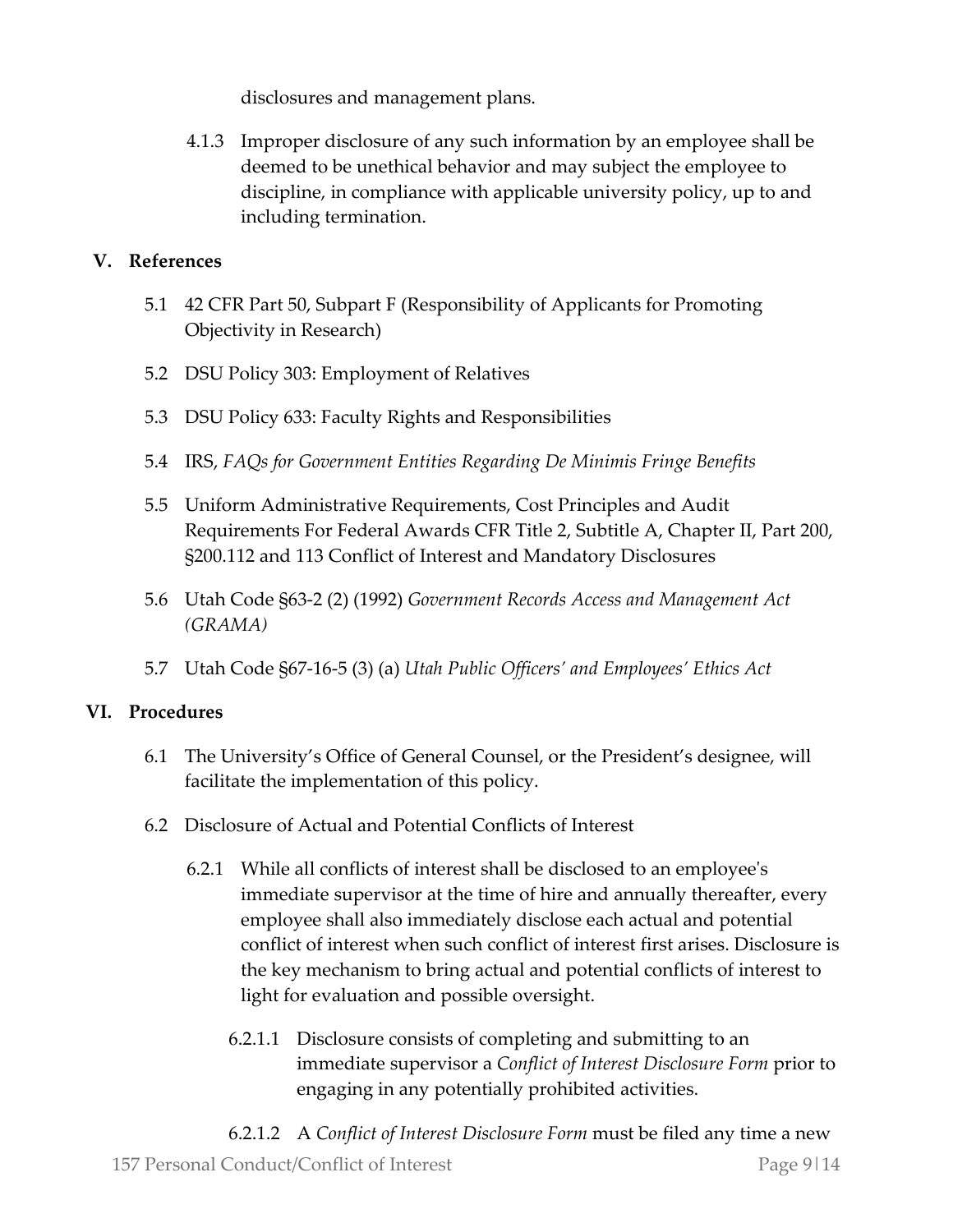conflict of interest arises or at the first recognition that a potential conflict of interest may exist or has existed.

- 6.2.1.3 When making a conflict of interest disclosure, an employee may include a proposed conflict of interest management plan.
- 6.2.1.4 Within three business days of receiving a disclosure form from an employee, the supervisor will forward the form to the Office of General Counsel, who will review the disclosure form to determine if the employee is required to file a Conflict of Interest Management plan, and forward the disclosure to the appropriate area specialist and the Utah Attorney General.
- 6.2.1.5 Employees are encouraged to contact the University's Office of General Counsel with any questions or concerns regarding this policy or any conflict of interest.
- 6.3 Creating a Conflict of Interest Management Plan
	- 6.3.1 Area Specialist
		- 6.3.1.1 Upon receipt of a *Conflict of Interest Disclosure Form*, or upon the University's own identification of a conflict of interest, the University's Office of General Counsel will determine if an area specialist is necessary to address the actual or potential conflict and then forward all information regarding the actual or potential conflict of interest to the area specialist for assessment and handling. The employee and his or her immediate supervisor will be notified if the Office of General Counsel, or if an area specialist will assess and or handle the matter.
		- 6.3.1.2 The area specialist will determine if a conflict of interest exists. If no conflict of interest exists, then the appropriate parties shall be immediately notified and no further action will be required. However, if a conflict does exist, the area specialist must then determine if the proposed or engaged-in activity can perhaps be managed or shall instead be summarily prohibited. In the event the conflict of interest is such that the proposed or engaged-in activity is prohibited, the area specialist shall inform the appropriate parties immediately upon making such a decision, and the employee shall cease and/or not engage in such activity. In the event the conflict of interest can perhaps be managed, a management plan shall be required.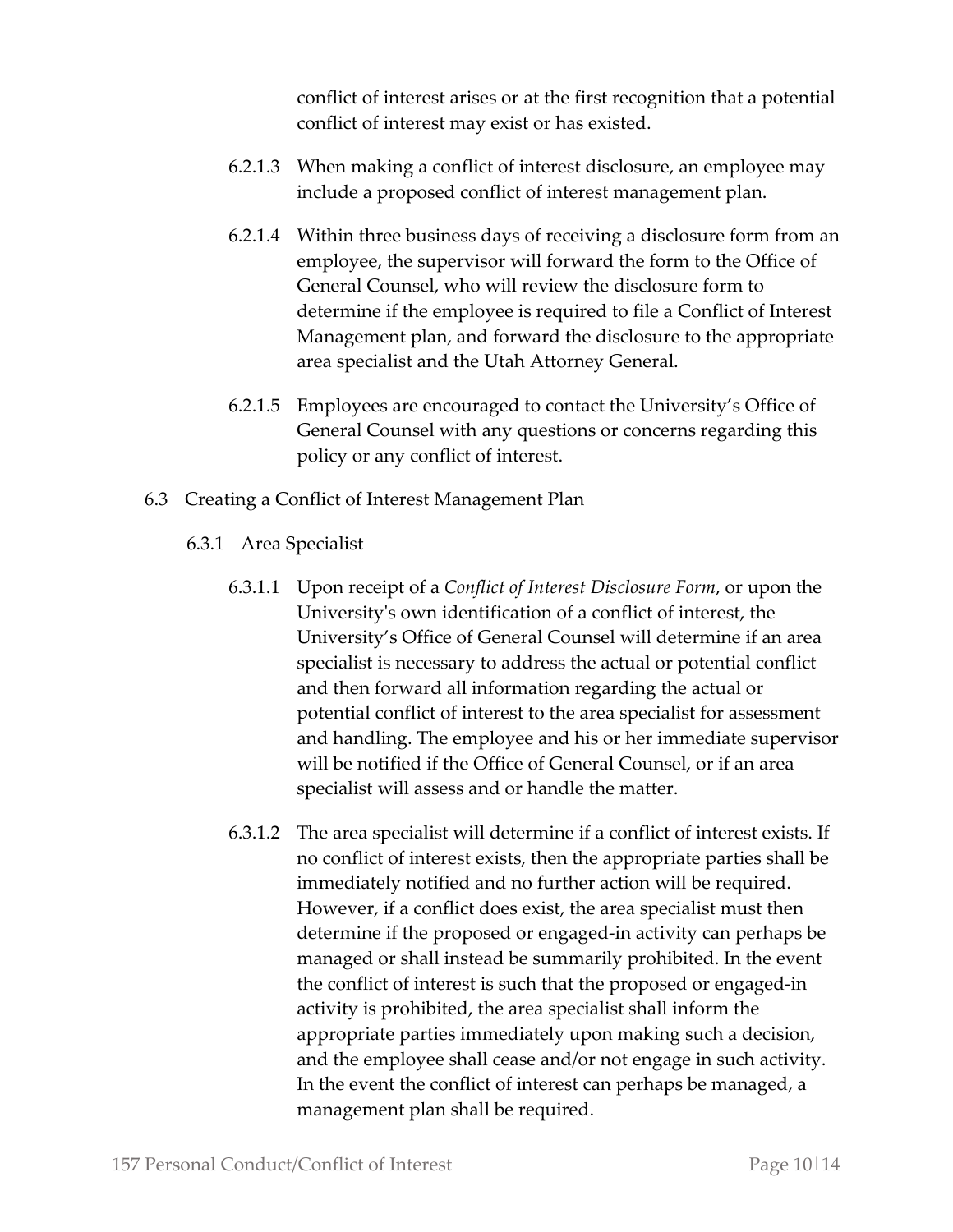#### 6.3.2 Conflict of Interest Management Plan Requirements

- 6.3.2.1 Whether a proposed management plan is submitted by the employee in conjunction with the disclosure of the conflict of interest, or whether a management plan needs to be developed, the employee, the employee's immediate supervisor, the University's Office of General Counsel and the area specialist, shall work together to develop an acceptable management plan. The employee may not engage in any of the activities where a conflict of interest exists until the parties develop a management plan, acceptable to the area specialist, to manage the conflict of interest.
- 6.3.2.2 Once a management plan is accepted, it will be distributed by the University's Office of General Counsel to the employee, the employee's immediate supervisor, the area specialist, and the appropriate vice president. The employee is responsible for compliance with the management plan and the employee's immediate supervisor is responsible for oversight of the management plan.
- 6.4 Appealing a Conflict of Interest
	- 6.4.1 An appeal of any decision of an area specialist concerning the existence of a conflict of interest or acceptability (or non-acceptability) of a proposed management plan may be made to the Office of General Counsel within 10 business days of the employee's receipt of such a decision. In the event that a management plan decision is determined by the Office of General Counsel or the employee's respective Vice President, the appeal shall be made to the President or his or her designee within 10 business days of the employee's receipt of such a decision.
	- 6.4.2 All appeals must be in writing and should include all pertinent information and any related documents.
	- 6.4.3 A decision on the appeal shall be made within 10 business days and such decision shall be final and binding.
- 6.5 Disciplinary Actions
	- 6.5.1 In the event of any confirmed violation of this policy or of any management plan, the respective vice president may impose appropriate disciplinary actions, including but not limited to the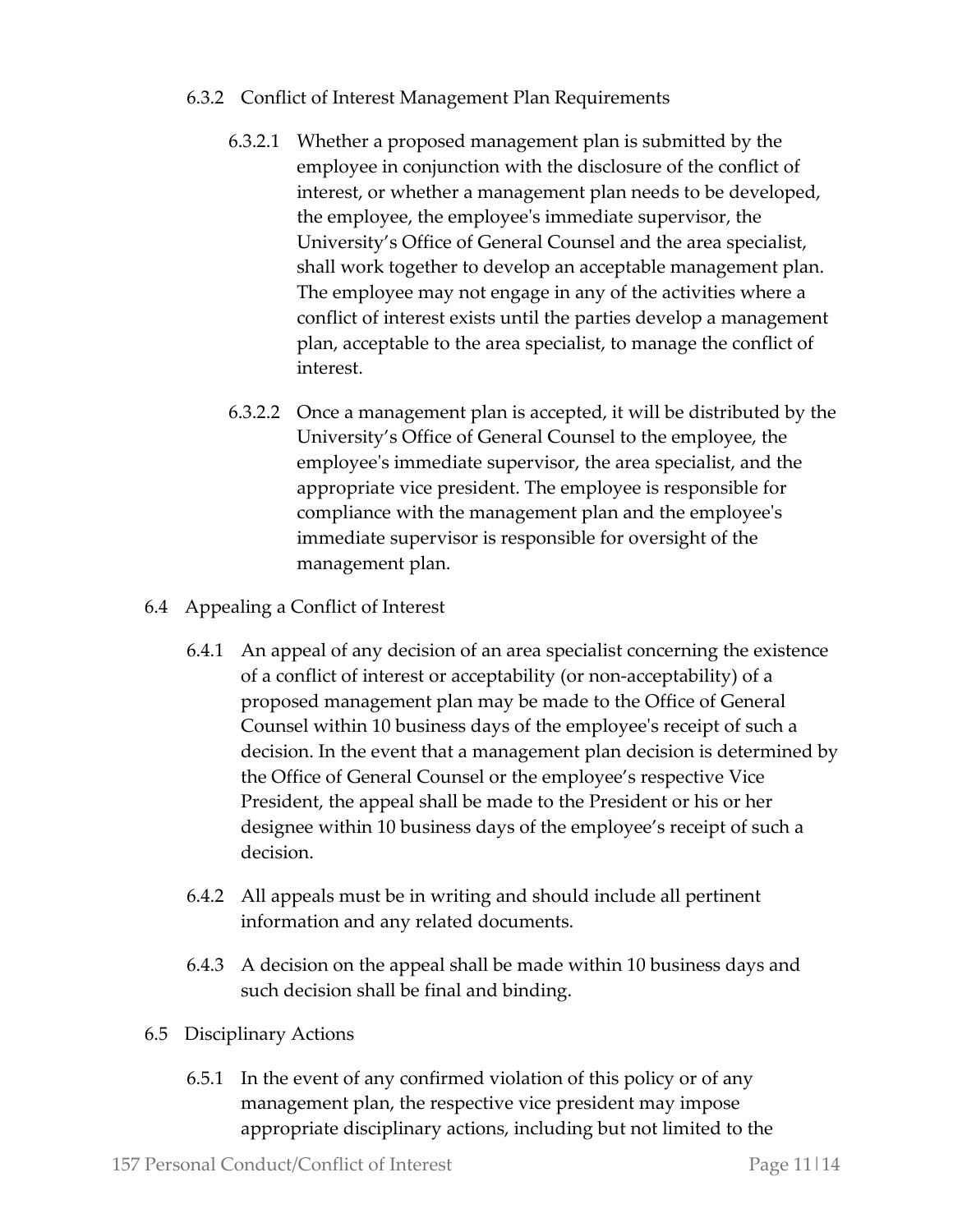following:

- 6.5.1.1 Employee discipline proceeding (including but not restricted to: reprimands, fines, probation, suspension, dismissal, the freezing of sponsored program funds, etc.) pursuant to applicable disciplinary policies and procedures;
- 6.5.1.2 Withholding payment owed under a procurement contract relating to the conflict;
- 6.5.1.3 Legal action to rescind university contracts entered into in violation of this policy or state law; and
- 6.5.1.4 Other appropriate actions as required by state and federal law, such as but not limited to the filing of criminal complaints pursuant to the Ethics Act, and reporting conflict of interest violations to external agencies or sponsors.

### **VII. Addenda**

7.1 Financial Disclosure Form

Policy Owner: General Counsel Policy Steward: General Counsel

History: Approved 3/21/96 Revised 11/4/16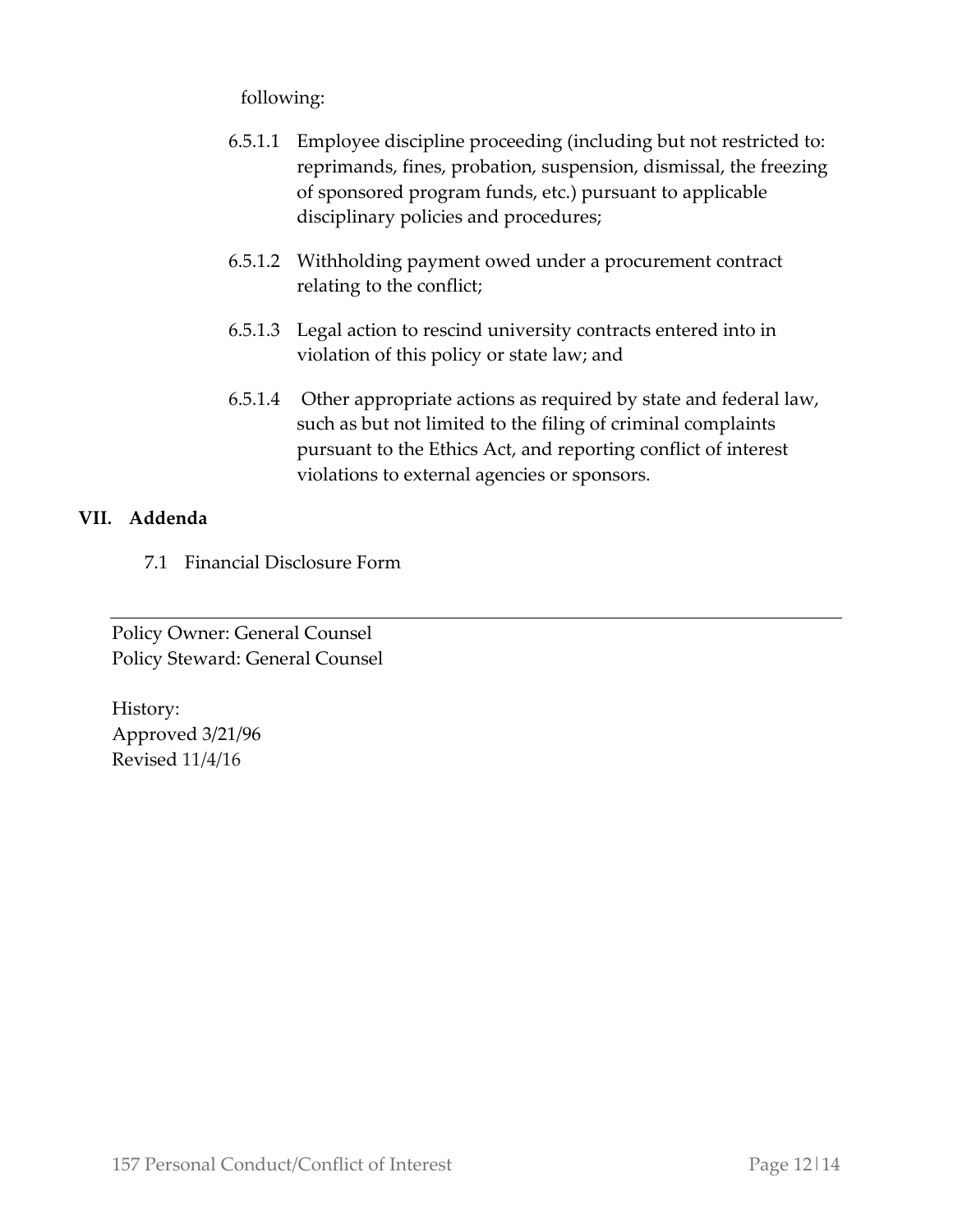#### **DISCLOSURE STATEMENT**

Pursuant to the Utah Public Officers' and Employees' Ethics Act (Utah Code § 67-16) *[NOTE: You are required to file this document and any additional required information with Dixie State University's Office of General Counsel]*

|                                                     | being first sworn, do hereby disclose as follows: |
|-----------------------------------------------------|---------------------------------------------------|
|                                                     |                                                   |
|                                                     |                                                   |
| 3. Name of employing Agency: Dixie State University |                                                   |
| 4. Date Employed/Appointed:                         |                                                   |

5. [IF APPLICABLE *This section applies to: (1.) Any business entity which is subject to regulation by the agency named above, or (2.) Transactions with any state entity in respect to which the officer or employee named above anticipates (a.) participating in his/her official capacity, or (b.) receiving compensation*] I am an officer, director, agent, employee, or owner of a financial interest<sup>[1](#page-12-0)</sup> in the following business entity:

| Name of entity: |  |
|-----------------|--|
|                 |  |

Position Held:  $\blacksquare$ 

Nature and value of interest held or compensation (must exceed \$2,000.00 in value):

\_\_\_\_\_\_\_\_\_\_\_\_\_\_\_\_\_\_\_\_\_\_\_\_\_\_\_\_\_\_\_\_\_\_\_\_\_\_\_\_\_\_\_\_\_\_\_\_\_\_\_\_\_\_\_\_\_\_\_\_\_\_\_\_\_\_\_\_\_\_\_\_\_\_\_

\_\_\_\_\_\_\_\_\_\_\_\_\_\_\_\_\_\_\_\_\_\_\_\_\_\_\_\_\_\_\_\_\_\_\_\_\_\_\_\_\_\_\_\_\_\_\_\_\_\_\_\_\_\_\_\_\_\_\_\_\_\_\_\_\_\_\_\_\_\_\_\_\_\_\_

\_\_\_\_\_\_\_\_\_\_\_\_\_\_\_\_\_\_\_\_\_\_\_\_\_\_\_\_\_\_\_\_\_\_\_\_\_\_\_\_\_\_\_\_\_\_\_\_\_\_\_\_\_\_\_\_\_\_\_\_\_\_\_\_\_\_\_\_\_\_\_\_\_\_\_

*[See Utah Code Ann. § 67-16-7 & 8]*

 $\overline{a}$ 

6. [IF APPLICABLE] Either for myself or another, I have received, accepted, taken, sought, or solicited a gift, loan, or other economic benefit tantamount to a gift, the value of which

<span id="page-12-0"></span><sup>\*</sup> *Financial or other interest:* Anything of monetary value, including but not limited to salary or other payments for services; equity interest (e.g., stocks, stock options, or other ownership interest); intellectual property rights (e.g., patents, copyrights, and royalties from such rights). "Financial or other interest" also means the holding of a position as an officer, director, agent, or employee of a business entity. A Financial interest also means any financial interest held by an employee or a member of his/her family, or friend has received, receives, or will receive compensation or other payment for services, equity interests, or intellectual property rights that do or may conflict with the interests of the University.